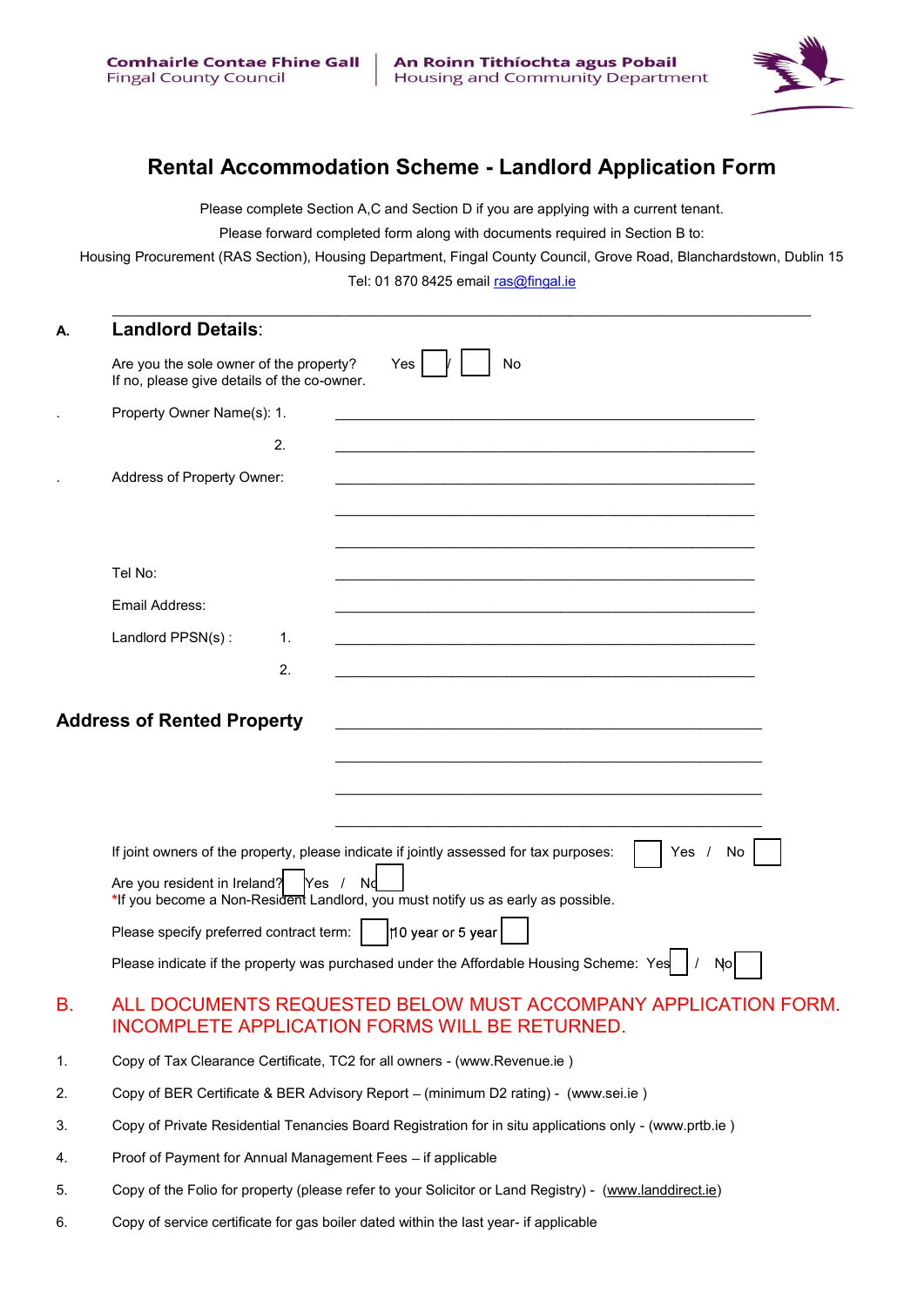# C. Description of Rented Property:

| <b>Bungalow</b><br>Apartment<br>House<br>Dormer                                               |  |
|-----------------------------------------------------------------------------------------------|--|
| Apartment Ground Floor   Apartment 1st Floor or Above                                         |  |
| Detached   Semi Detached   End Terrace   Mid Terrace                                          |  |
| Garage/Shed<br>Back Garden<br>Front Garden                                                    |  |
| No of Living Rooms ______ No of Bedrooms _________ No of Bathrooms _______                    |  |
| Dining room ____________Heating Type: Gas/Oil/Electric<br>Kitchen in der der der den koninkel |  |
| Current Monthly Rent Charged € _____<br>estimated floor area of property _____________        |  |
|                                                                                               |  |
| The following questions relate to Apartments & Duplexes ONLY:                                 |  |
| Yes / No<br>Own Door Access:                                                                  |  |
| Communal Entrance:<br>Yes / No                                                                |  |
| Is there lift access if apartment is located on 1st floor or higher: $Yes \mid / No \mid$     |  |
|                                                                                               |  |
| <b>Property Vacant or Insitu Tenants</b><br>D.                                                |  |
| <b>Current Tenant</b><br>Property<br>Vacant⊺       <br>Please tick:<br>or                     |  |
| Are your current Tenants in receipt of Supplementary Welfare Allowance?<br>Yes<br>No          |  |
| Please complete details : Lease Start Date: Network and the complete details in Lease         |  |
| Name(s):                                                                                      |  |
| PPSN(S):                                                                                      |  |
| Tel No:                                                                                       |  |
| Tenants Fingal Housing Ref:                                                                   |  |
|                                                                                               |  |
|                                                                                               |  |
|                                                                                               |  |
|                                                                                               |  |
| Date: _________________________________                                                       |  |

Each Property must meet the minimum requirement under Housing (Standards for Rented Houses) Regulations 1993-2008 & Amendment 2009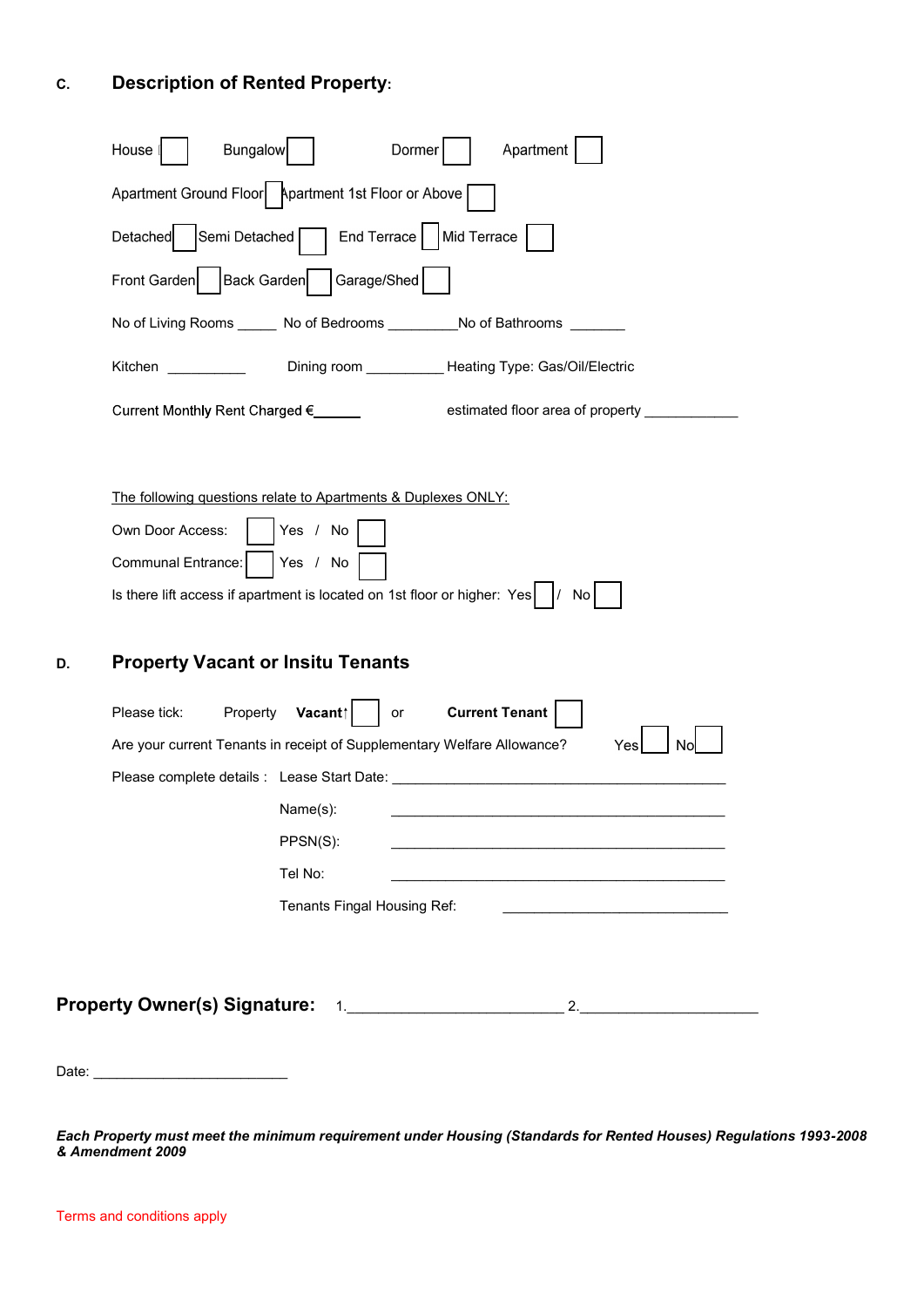## Information for Landlords (Accommodation Providers and Agents)

## 1. What type of property is required?

Generally one, two, three and four bedroom houses are required within Fingal County Council's Administrative Area.

All of the above can also be considered for In situ Contract. Apartments are suitable for In situ Contract.

#### 2. Can I join RAS with my current tenants?

Yes as long as they have been in receipt of rent allowance in excess of 18 months and live in a property suitable to their housing needs as assessed by Fingal County Council.

## 3. What type of contracts are available?

- a) Vacant contract for 5 or 10 years, rental income guaranteed for term of contract. 5 year vacant contract has rent reviews after year 2 and year 4. 10 year contract has rent reviews after years 2, 4, 6 & 8. Fingal County Council has sole nomination rights on all vacant contracts.
- b) In situ contract available for 5 years, rental income guaranteed as long as in situ tenant resides in property. Rent reviews after year 2 & year 4. If In situ tenant vacates property within contract term the contract expires and vacant possession is given to landlord.

## 4. Can I terminate the lease ?

- a) The landlord of a 5 year lease cannot terminate within the contract term.
- b) The landlord of a 10 year contract may only terminate the contract after a period of 5 years.

## 5. Why might the local authority refuse my property?

There are three main reasons why your property would not be considered.

- a. There may be no demand for social housing in the area where your property is located.
- b. The property may not be of a suitable condition to lease.
- c. Agreement on rent may not be reached.

## 6. What documents/details do I need to give the Council?

A full list of required documents are provided on the application form.

#### 7. How will rent levels be determined?

Rent levels will be determined by negotiation between the landlord and the Local Authority and will reflect local market rents.

#### 8. When is the rent paid and how?

The rent will be paid monthly in advance by electronic transfer directly into a bank account on the first Friday of each month. Please note that, if the owner is living outside of Ireland, the rental income is subject to 20% withholding tax. Further details on this aspect are available on www.revenue.ie.

#### 9. Do I need a tax clearance certificate?

Yes, an up to date tax clearance certificate will be required annually and it is the responsibility of the Landlord to ensure Fingal County Council have an up to date tax clearance certificate. Payments will be suspended if we do not have an up to date tax clearance certificate.

## 10. Does the tenant pay rent direct to Fingal County Council?

Yes. The Tenant pays rent to the Local Authority under the Differential Rent Scheme. The Tenant has no Financial obligation to the landlord.

## 11. Am I responsible for the payment of the NPPR charge, Household charge & Property Tax?

Yes. You as the property owner are responsible for the payment of these charges as well as all other charges and taxes that may be introduced by the Government during the term of the lease.